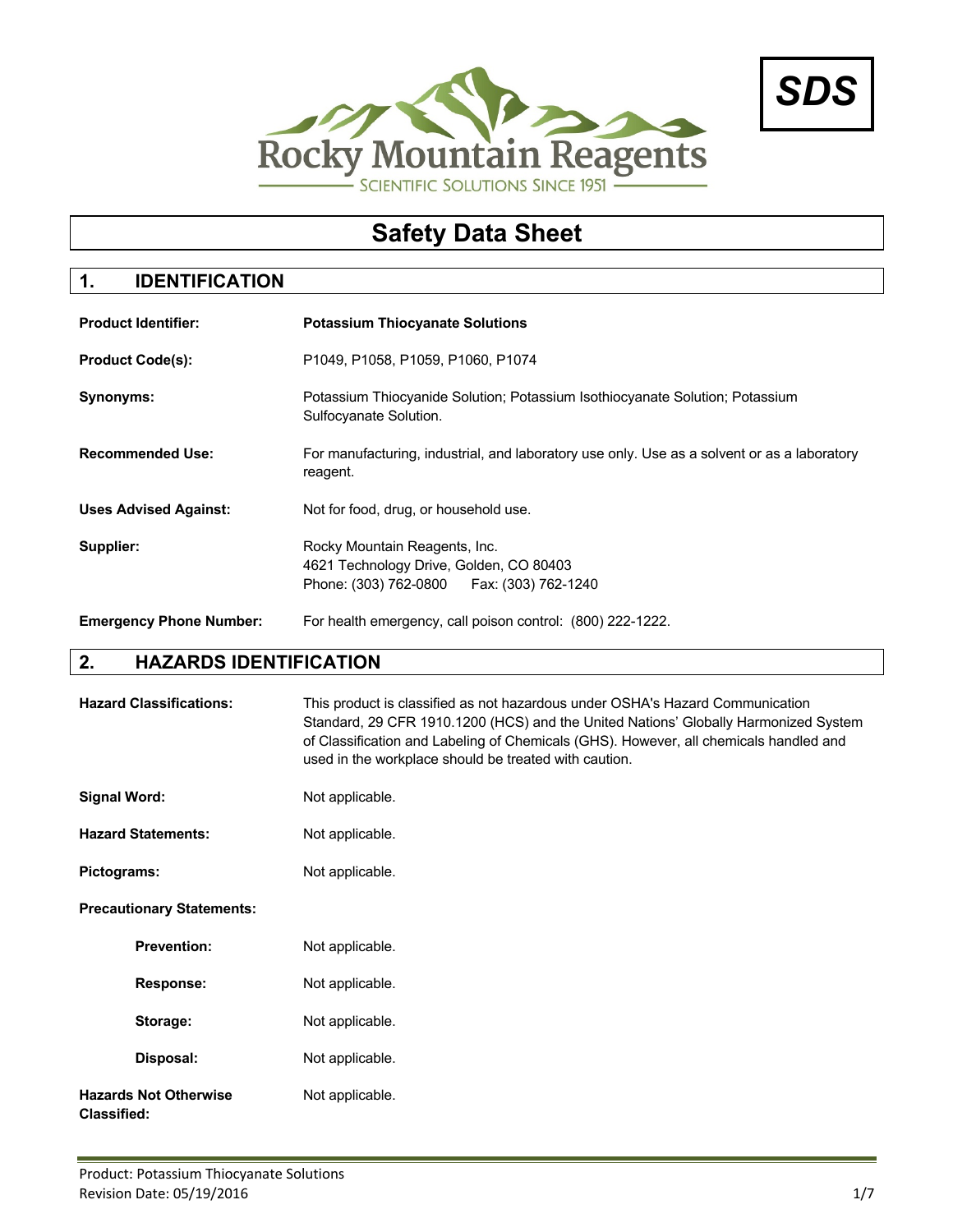# **3. COMPOSITION AND INFORMATION ON INGREDIENTS**

| Component             | <b>Common Name / Synonyms</b> | CAS#      | <b>Chemical Formula</b> | % by Weight    |
|-----------------------|-------------------------------|-----------|-------------------------|----------------|
| Water                 | Water                         | 7732-18-5 | H2O                     | $81.4 - 99.5$  |
| Potassium Thiocyanate | Potassium Thiocvanide         | 333-20-0  | <b>KSCN</b>             | $0.494 - 18.6$ |

Trade Secret Statement: Not applicable.

#### **4. FIRST AID MEASURES**

#### **First Aid Procedures:**

| Inhalation:                                          | Move to fresh air. If breathing is difficult, give oxygen. If not breathing, give artificial<br>respiration. Call a physician if symptoms occur.                                                                                                                                                                                                                                                                                           |
|------------------------------------------------------|--------------------------------------------------------------------------------------------------------------------------------------------------------------------------------------------------------------------------------------------------------------------------------------------------------------------------------------------------------------------------------------------------------------------------------------------|
| Ingestion:                                           | Do not induce vomiting unless directed to do so by medical personnel. If vomiting occurs,<br>keep head low so that vomit does not enter lungs. Never give anything by mouth to an<br>unconscious person. Call a physician or poison control center if symptoms occur.                                                                                                                                                                      |
| <b>Skin Contact:</b>                                 | Wash skin with soap and plenty of water for at least 15 minutes. Remove contaminated<br>clothing and shoes. Wash clothing before reuse. Call a physician if symptoms occur.                                                                                                                                                                                                                                                                |
| <b>Eye Contact:</b>                                  | Check for and remove contact lenses, if present and easy to do. Immediately flush eyes with<br>gentle but large stream of water for at least 15 minutes, lifting lower and upper eyelids<br>occasionally. Immediate medical attention is required. Call a physician if symptoms occur.                                                                                                                                                     |
| <b>General Advice:</b>                               | Poison information centers in each state can provide additional assistance for scheduled<br>poisons. Ensure that those providing first aid and medical personnel are aware of the<br>material(s) involved and take precautions to protect themselves.                                                                                                                                                                                      |
| <b>Symptoms and Effects:</b>                         | Irritation, coughing, difficulty breathing, chest pain, nausea, vomiting, skin discoloration,<br>ulceration, blurred vision. May be harmful if swallowed. May cause irritation if inhaled or<br>exposed to the eyes or skin. May affect the central nervous system, cardiovascular system.<br>Prolonged of repeated exposure may affect metabolism, thyroid, blood, urinary system, and<br>cardiovascular system; may cause birth defects. |
| Immediate Medical Care/<br><b>Special Treatment:</b> | Call a poison control center or physician if feeling unwell or concerned. Treat<br>symptomatically.                                                                                                                                                                                                                                                                                                                                        |

# **5. FIREFIGHTING MEASURES**

| <b>Suitable Extinguishing Media:</b>                                         | Water spray, dry powder, alcohol resistant foam, carbon dioxide.                                                                                                 |
|------------------------------------------------------------------------------|------------------------------------------------------------------------------------------------------------------------------------------------------------------|
|                                                                              | Unsuitable Extinguishing Media: Do not use a solid (straight) water stream, as it may scatter and spread fire.                                                   |
| <b>Hazardous Combustion</b><br><b>Products:</b>                              | Cyanide, sulfur compounds, nitrogen oxides, carbon oxides.                                                                                                       |
| <b>Specific Hazards:</b>                                                     | Excessive thermal conditions may cause decomposition and yield corrosive and/or toxic<br>fumes.                                                                  |
| <b>Special Protective Equipment/</b><br><b>Precautions for Firefighters:</b> | As in any fire, wear MSHA/NIOSH-approved (or equivalent), self-contained, positive-<br>pressure or pressure-demand breathing apparatus and full protective gear. |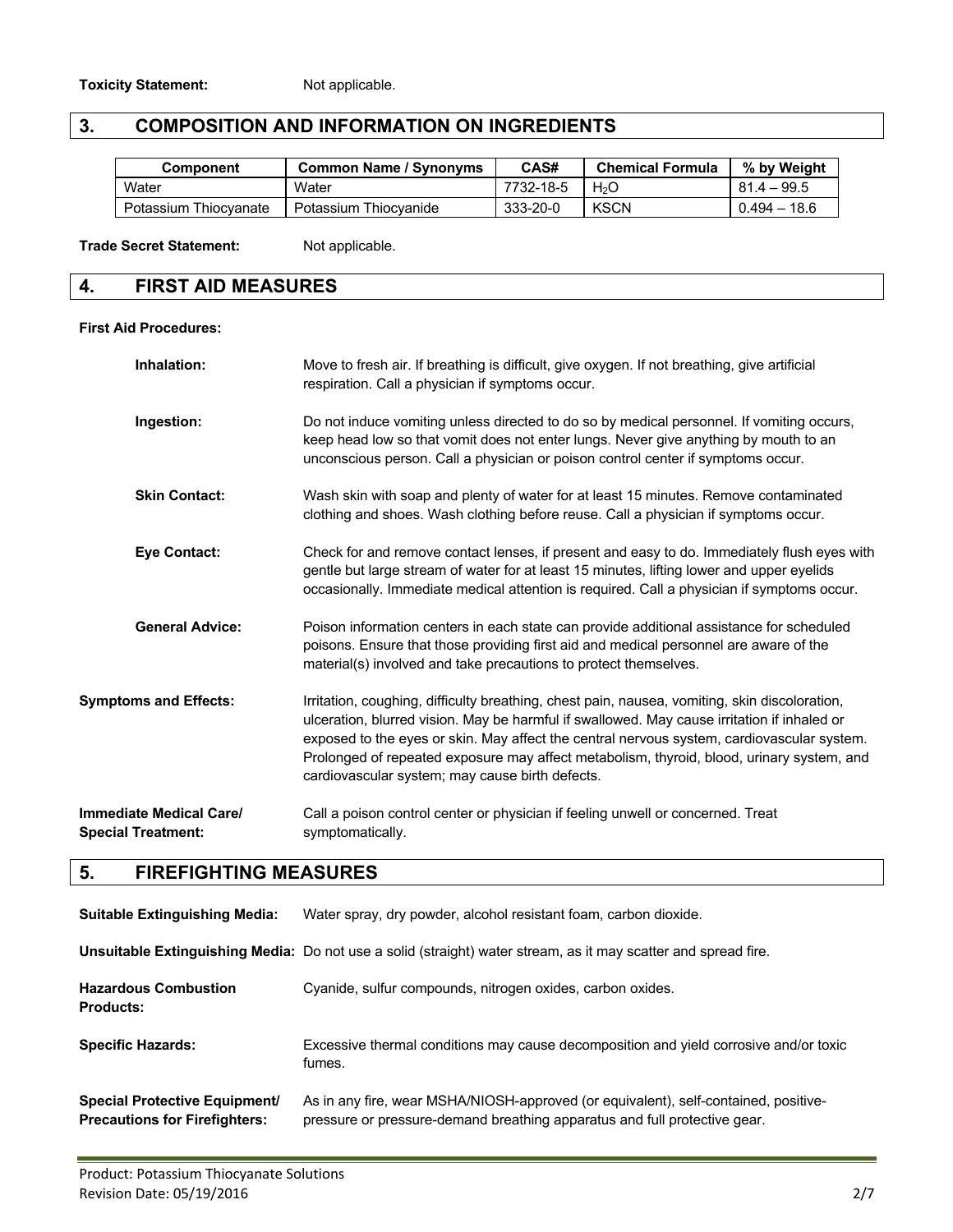# **6. ACCIDENTAL RELEASE MEASURES**

| <b>Personal Precautions and</b><br><b>Protective Equipment:</b> | Isolate hazard area and keep unnecessary and unprotected personnel away from the area<br>of the leak or spill. Wear appropriate personal protective equipment (see Section 8). Avoid<br>contact with eyes, skin, and clothing.                                                                                                                                                                          |
|-----------------------------------------------------------------|---------------------------------------------------------------------------------------------------------------------------------------------------------------------------------------------------------------------------------------------------------------------------------------------------------------------------------------------------------------------------------------------------------|
| <b>Emergency Procedures:</b>                                    | In case of chemical emergency, or if unsure how to address an accidental release, consult a<br>professional (see Section 1).                                                                                                                                                                                                                                                                            |
| <b>Methods for Containment:</b>                                 | Stop the flow of material, if this is without risk. Prevent entry into waterways, sewer,<br>basements, or confined areas. Dike the spilled material, where this is possible. Product<br>should not be released to the environment. Contain and recover liquid when possible.                                                                                                                            |
| <b>Methods for Cleanup:</b>                                     | Absorb spill with an inert material (e.g. vermiculite, dry sand, earth, cloth, or fleece) and<br>place in a non-combustible container for reclamation or disposal. Do not flush to sewer.<br>Clean contaminated surface thoroughly. Residues from spills can be diluted with water.<br>Never return spills in original containers for reuse. Clean up in accordance with all<br>applicable regulations. |

# **7. HANDLING AND STORAGE**

**Handling:** Wear personal protective equipment (see Section 8). Avoid contact with skin, eyes, and clothing. Do not ingest. When using, do not eat, drink, or smoke. Keep away from incompatible materials (see Section 10). Handle in accordance with good industrial hygiene and safety practice. Wash thoroughly after handling. Containers of this material may be hazardous when empty, as they retain product residues. Observe all warnings and precautions listed for this product.

**Storage:** Store in a cool, dry, ventilated area. Store in a segregated and approved area away from heat and incompatible materials (see Section 10). Store in original container. Keep containers tightly closed and upright. Keep away from food, drink, and animal foodstuffs. Keep out of the reach of children. Comply with all national, state, and local codes pertaining to the storage, handling, dispensing, and disposal of this product.

#### **8. EXPOSURE CONTROLS AND PERSONAL PROTECTION**

| <b>Exposure Limits:</b>              | Water:                                                             | No information found.        |                                                                                                                                                                                                                                                                                  |
|--------------------------------------|--------------------------------------------------------------------|------------------------------|----------------------------------------------------------------------------------------------------------------------------------------------------------------------------------------------------------------------------------------------------------------------------------|
|                                      | Potassium Thiocyanate:                                             | OSHA (PEL):<br>NIOSH (IDLH): | 5 mg/m $3$<br>$25 \text{ mg/m}^3$                                                                                                                                                                                                                                                |
| <b>Engineering Controls:</b>         | been established, maintain airborne levels to an acceptable level. |                              | Ensure adequate ventilation. Ventilation rates should be matched to conditions. If<br>applicable, use process enclosures, local exhaust ventilation, or other engineering controls<br>to maintain airborne levels below recommended exposure limits. If exposure limits have not |
| <b>Personal Protective Measures:</b> |                                                                    |                              |                                                                                                                                                                                                                                                                                  |
| <b>Eye/Face Protection:</b>          | accessible rinse facilities in work area.                          |                              | Wear safety glasses with side shields or goggles. Maintain approved eye wash station and                                                                                                                                                                                         |
| <b>Skin Protection:</b>              | resistant gloves.                                                  |                              | Wear appropriate chemical resistant clothing (with long sleeves) and appropriate chemical                                                                                                                                                                                        |
| <b>Respiratory Protection:</b>       |                                                                    |                              | An air-purifying, NIOSH-approved respirator with an organic vapor cartridge or canister may<br>be permissible under certain circumstances where airborne concentrations are expected to                                                                                          |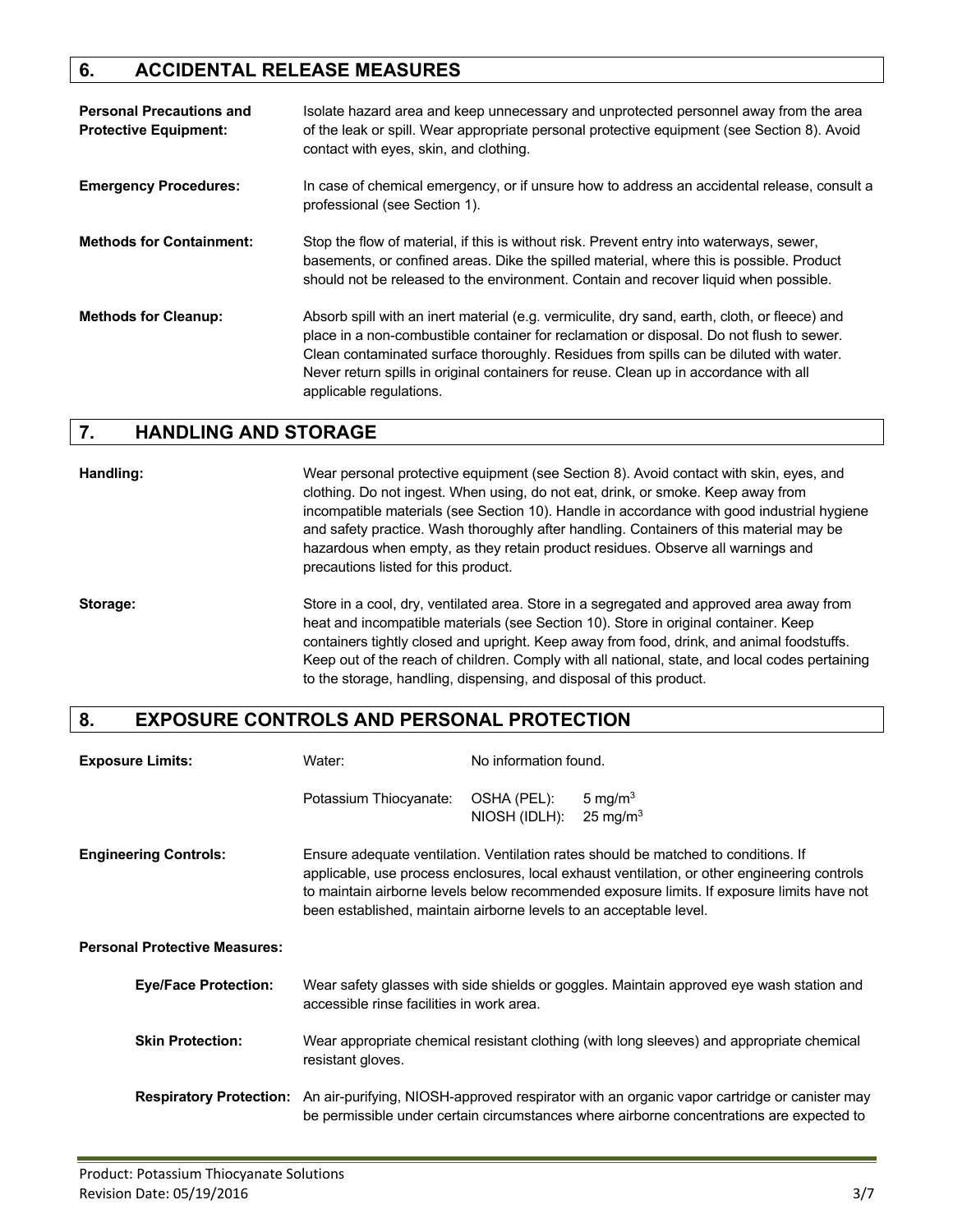exceed exposure limits. Use a positive-pressure, air-supplied respirator if there is any potential for an uncontrolled release, if exposure levels are unknown, or if any other circumstances exist where air-purifying respirators may not provide adequate protection.

**for Personal Protective glove manufacturers. Equipment:**

**Specific Requirements** Ensure that glove material is compatible with this product. This information is available from

### **9. PHYSICAL AND CHEMICAL PROPERTIES**

*Unless otherwise indicated, all properties are given at 25 °C and standard pressure.*

| Appearance:                                        | Colorless, transparent liquid.  |
|----------------------------------------------------|---------------------------------|
| Odor:                                              | Odorless.                       |
| <b>Odor Threshold:</b>                             | No information found.           |
| Formula Weight:                                    | 97.18 as potassium thiocyanate. |
| pH:                                                | No information found.           |
| <b>Melting/Freezing Point:</b>                     | No information found.           |
| <b>Boiling Point/Range:</b>                        | No information found.           |
| <b>Decomposition Temperature:</b>                  | No information found.           |
| <b>Flash Point:</b>                                | Not applicable.                 |
| <b>Auto-ignition Temperature:</b>                  | Not applicable.                 |
| <b>Flammability:</b>                               | Not flammable.                  |
| <b>Flammability/Explosive Limits:</b>              | Not applicable.                 |
| Solubility:                                        | Miscible with water.            |
| <b>Vapor Pressure:</b>                             | No information found.           |
| <b>Vapor Density:</b>                              | No information found.           |
| <b>Specific Gravity:</b>                           | $1.00 - 1.08$ (Water = 1)       |
| <b>Evaporation Rate:</b>                           | No information found.           |
| <b>Viscosity:</b>                                  | No information found.           |
| <b>Partition Coefficient</b><br>(n-octanol/water): | No information found.           |

#### **10. STABILITY AND REACTIVITY**

| <b>Reactivity Data:</b>                              | No information found.                                                                                                                                                    |
|------------------------------------------------------|--------------------------------------------------------------------------------------------------------------------------------------------------------------------------|
| <b>Chemical Stability:</b>                           | Stable under normal conditions.                                                                                                                                          |
| <b>Conditions to Avoid:</b>                          | Excessive heat, incompatible materials.                                                                                                                                  |
| <b>Incompatible Materials:</b>                       | Oxidizers, acids, strong bases.                                                                                                                                          |
| <b>Hazardous Decomposition</b><br><b>Products:</b>   | Cyanide, sulfur compounds, nitrogen oxides, carbon oxides.                                                                                                               |
| <b>Possibility of Hazardous</b><br><b>Reactions:</b> | May react vigorously or violently with the incompatible materials listed above. Excessive<br>thermal conditions may yield hazardous decomposition products listed above. |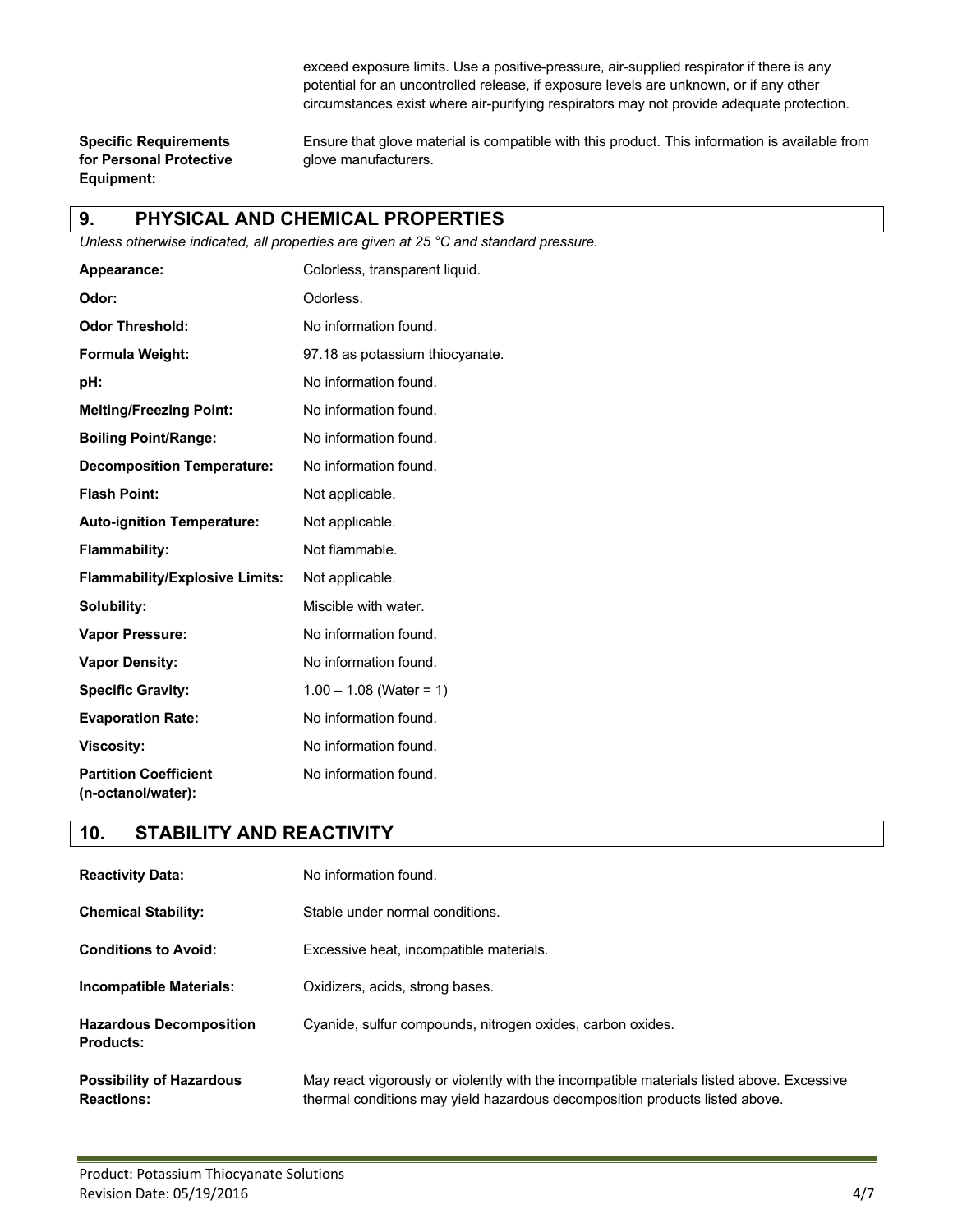# **11. TOXICOLOGICAL INFORMATION**

| <b>Routes of Exposure:</b>   | Inhalation, ingestion, skin contact, eye contact.                                                                                                             |                 |                                                                                               |
|------------------------------|---------------------------------------------------------------------------------------------------------------------------------------------------------------|-----------------|-----------------------------------------------------------------------------------------------|
| <b>Acute Effects:</b>        | May be harmful if swallowed. May cause irritation if inhaled or exposed to the eyes or skin.<br>May affect the central nervous system, cardiovascular system. |                 |                                                                                               |
| <b>Chronic Effects:</b>      | Prolonged of repeated exposure may affect metabolism, thyroid, blood, urinary system, and<br>cardiovascular system; may cause birth defects.                  |                 |                                                                                               |
| <b>Toxicological Data:</b>   | Water:                                                                                                                                                        | Not applicable. |                                                                                               |
|                              | Potassium Thiocyanate: LD <sub>50</sub> Oral, Rat:                                                                                                            |                 | 854 mg/kg                                                                                     |
| <b>Symptoms of Exposure:</b> | ulceration, blurred vision.                                                                                                                                   |                 | Irritation, coughing, difficulty breathing, chest pain, nausea, vomiting, skin discoloration, |
| <b>Carcinogenic Effects:</b> | No component of this product is considered to be a carcinogen by IARC, ACGIH, NTP, or<br>OSHA.                                                                |                 |                                                                                               |

# **12. ECOLOGICAL INFORMATION**

| <b>Ecotoxicological Data:</b>         | Water:<br>Not applicable.                                                                                                                                                                                                                                                                   |  |  |
|---------------------------------------|---------------------------------------------------------------------------------------------------------------------------------------------------------------------------------------------------------------------------------------------------------------------------------------------|--|--|
|                                       | Potassium Thiocyanate:<br>$LC_{50}$ , Rainbow Trout (Oncorhynchus mykiss):<br>> 100 mg/L 96 h<br>EC <sub>50</sub> , Water Flea (Daphnia magna):<br>11 mg/L 48 h                                                                                                                             |  |  |
| <b>Persistence and Degradability:</b> | No information found.                                                                                                                                                                                                                                                                       |  |  |
| <b>Environmental Effects:</b>         | May be harmful to aquatic organisms. Avoid release to the environment.                                                                                                                                                                                                                      |  |  |
| <b>DISPOSAL INFORMATION</b><br>13.    |                                                                                                                                                                                                                                                                                             |  |  |
|                                       |                                                                                                                                                                                                                                                                                             |  |  |
| <b>Disposal Instructions:</b>         | Dispose of this material and its container to an approved waste collection point. Minimize<br>exposure to product waste (see Section 8). Do not dispose unused waste down drains or<br>into sewers. All wastes must be handled in accordance with local, state, and federal<br>regulations. |  |  |
| <b>Contaminated Packaging:</b>        | Because containers retain product residue, follow label warnings even after container is<br>emptied. Offer rinsed packaging material to local recycling facilities.                                                                                                                         |  |  |

# **14. TRANSPORT INFORMATION**

| DOT:                                               | Not regulated.        |
|----------------------------------------------------|-----------------------|
| <b>Environmental Hazard</b><br><b>Regulations:</b> | No information found. |

**Other Transport Precautions:** No information found.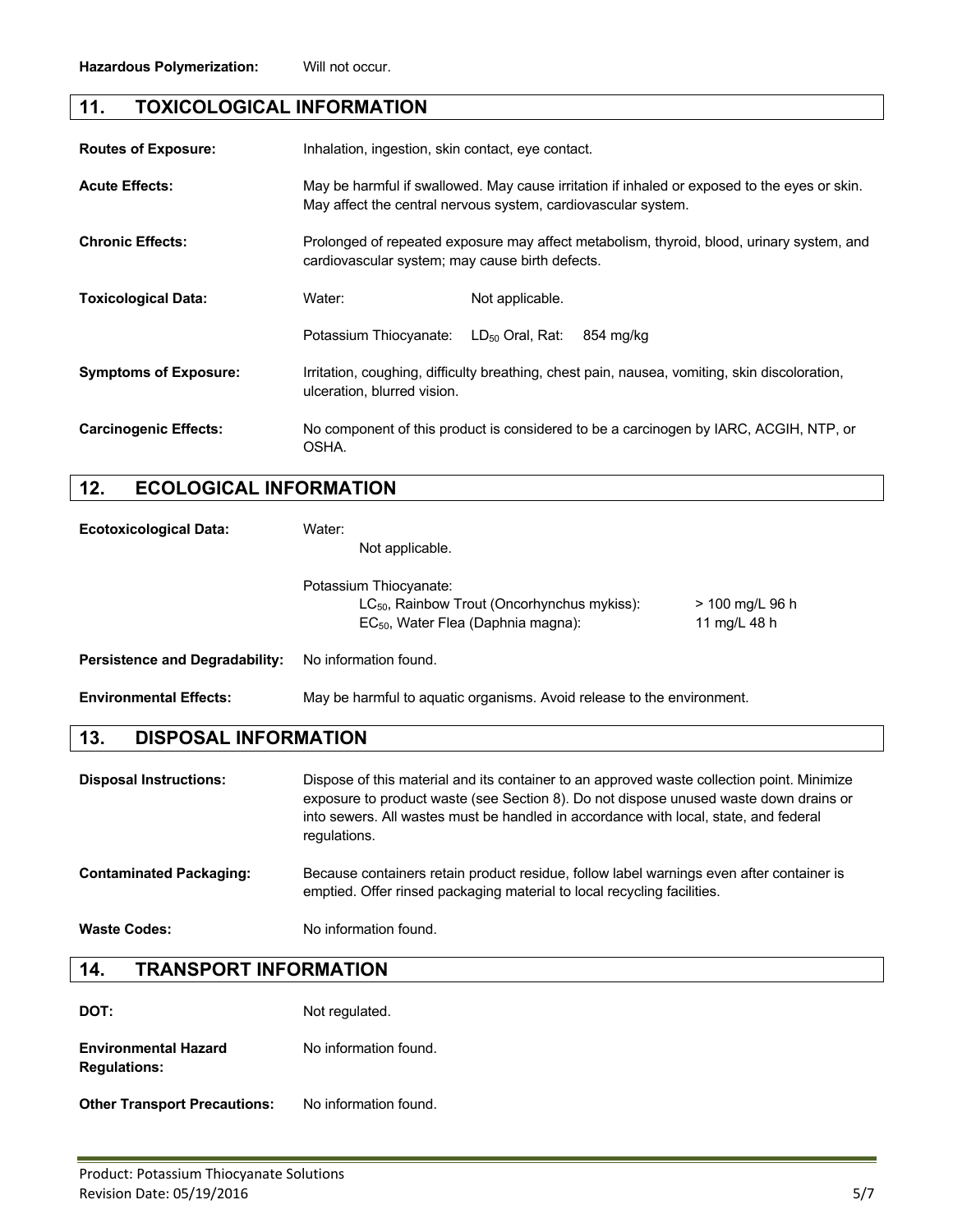# **15. REGULATORY INFORMATION**

#### **U.S. Federal Regulations**:

| <b>OSHA:</b>           | This product is not considered a "Hazardous Chemical" as defined by the OSHA Hazard<br>Communication Standard, 29 CFR 1910.1200. |
|------------------------|----------------------------------------------------------------------------------------------------------------------------------|
| <b>TSCA Inventory:</b> | All components of this product are on the U.S. TSCA Inventory.                                                                   |

**U.S. EPCRA (SARA Title III):**

| Section 302:             | No information found.            |               |
|--------------------------|----------------------------------|---------------|
| <b>Sections 311/312:</b> | <b>Hazard Category</b>           | List (Yes/No) |
|                          | Section 311 - Hazardous Chemical | No            |
|                          | Immediate Hazard                 | No            |
|                          | Delayed Hazard                   | No            |
|                          | Fire Hazard                      | No            |
|                          | Pressure Hazard                  | No            |
|                          | <b>Reactivity Hazard</b>         | No            |
|                          |                                  |               |

**Section 313:** No information found.

**CERCLA Reportable Quantities:** No information found.

#### **International Inventories:**

| <b>Country or Region</b> | <b>Inventory Name</b>                                             | On Inventory (Yes/No)* |
|--------------------------|-------------------------------------------------------------------|------------------------|
| Australia                | Australian Inventory of Chemical Substances (AICS)                | N/A                    |
| Canada                   | Domestic Substances List (DSL)                                    | N/A                    |
| Canada                   | Non-Domestic Substances List (NDSL)                               | N/A                    |
| China                    | Inventory of Existing Chemical Substances in China (IECSC)        | N/A                    |
| Europe                   | European Inventory of Existing Commercial Chemical Substances     | N/A                    |
|                          | (EINECS)                                                          |                        |
| Europe                   | European List of Notified Chemical Substances (ELINCS)            | N/A                    |
| Japan                    | Inventory of Existing and New Chemical Substances (ENCS)          | N/A                    |
| Korea                    | Existing Chemicals List (ECL)                                     | N/A                    |
| <b>Philippines</b>       | Philippine Inventory of Chemicals and Chemical Substances (PICCS) | N/A                    |

\*A "Yes" indicates that the listed component(s) of this product comply with the inventory requirements administered by the governing country(s).